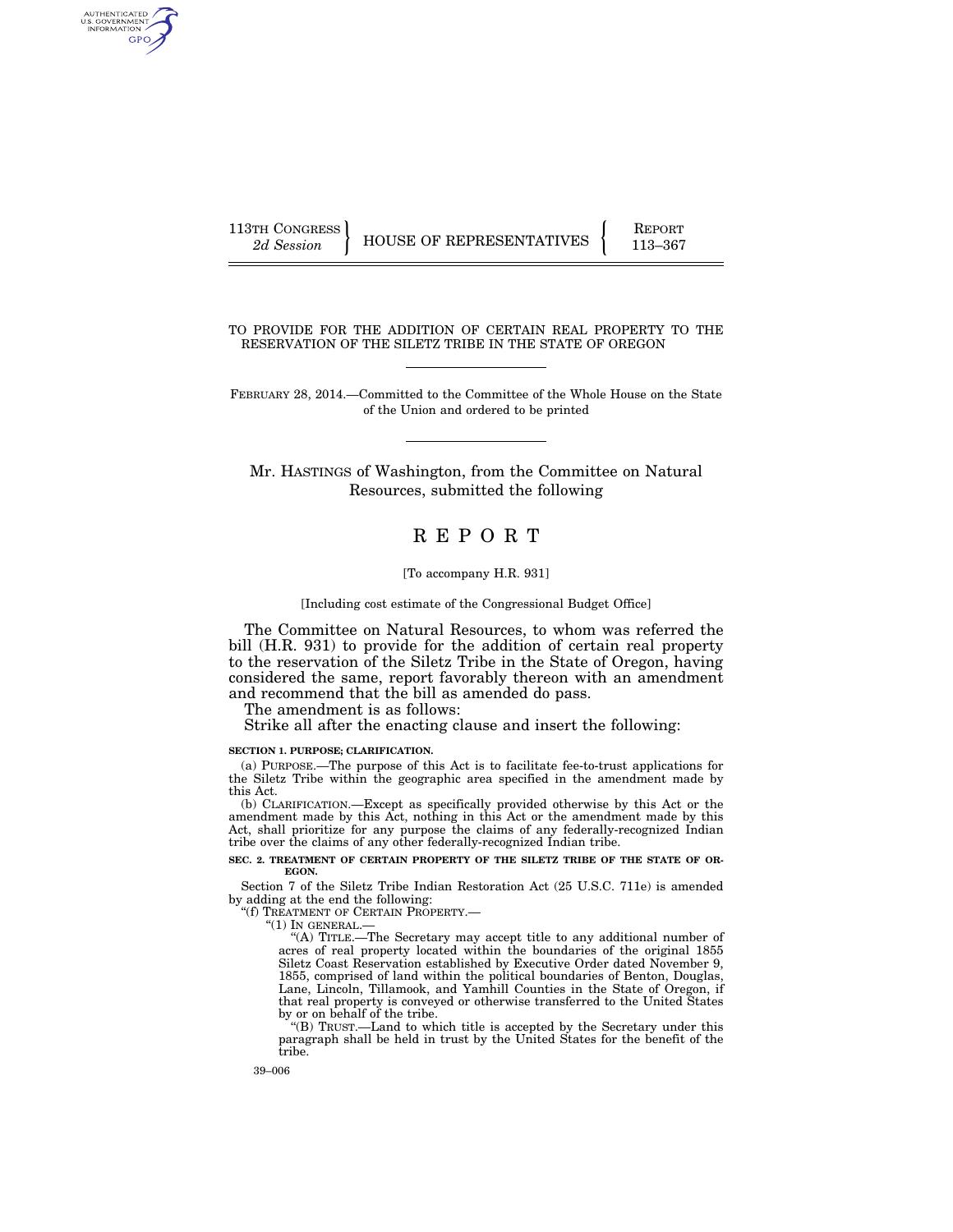"(2) TREATMENT AS PART OF RESERVATION.—All real property that is taken into trust under paragraph (1) shall—

''(A) be considered and evaluated as an on-reservation acquisition under part 151.10 of title 25, Code of Federal Regulations (or successor regulations); and

 $f(B)$  become part of the reservation of the tribe.

"(3) PROHIBITION ON GAMING.—Any real property taken into trust under paragraph (1) shall not be eligible, or used, for any gaming activity carried out under the Indian Gaming Regulatory Act (25 U.S.C. 2701 et seq.).''.

#### PURPOSE OF THE BILL

The purpose of H.R. 931 is to provide for the addition of certain real property to the reservation of the Siletz Tribe in the State of Oregon.

### BACKGROUND AND NEED FOR LEGISLATION

The Confederated Tribes of Siletz Indians comprise a number of bands of Oregon Indians who were located to a 1.1 million-acre reservation set aside by Executive Order of President Franklin Pierce in 1855. In 1954, federal supervision over the Siletz was terminated by an Act of Congress. This occurred in the context of the ''termination era'' when Congress determined that its policy of recognizing tribes, holding their lands in a federal trust, and supervising their affairs made Indians wards of the government and thereby restricted their freedom to use their lands.

After a number of tribes in various parts of the United States were terminated by Congress, Indian people objected to the policy, arguing that they were not fully consulted or informed as to its consequences. Over the years, Congress has restored a number of the terminated tribes to recognized tribal status. In 1977, Congress enacted a bill to restore the Confederated Tribes of Siletz Indians of Oregon (Public Law 95–195). The Act established a process for the tribe to organize, and further required the Department of the Interior and the tribe to develop a plan for creating a reservation, but required any reservation to be established through an Act of Congress.

In 1980, Congress established a reservation for the Siletz under Public Law 96–340, consisting of 3,630 acres as well as a parcel known as Government Hill that was conveyed by the city of Siletz. The lands are mostly timberlands. Over the years, the tribe has increased its land holdings to more than 15,000 acres, mostly in Lincoln and Douglas Counties, Oregon. The tribe owns a casino, resort, and a number of other businesses.

H.R. 931 eases the process for the Siletz Indian Tribe to apply for trust land within the original boundaries of the former  $1855$ Siletz Coast Reservation, which encompassed a large area on the coast of Oregon within the counties of Benton, Douglas, Lane, Lincoln, Tillamook, and Yamhill. The bill prohibits gaming on land acquired in trust under this bill.

### COMMITTEE ACTION

H.R. 931 was introduced on February 28, 2013, by Congressman Kurt Schrader (D-OR). The bill was referred to the Committee on Natural Resources, and within the Committee to the Subcommittee on Indian and Alaska Native Affairs. On May 16, 2013, the Subcommittee on Indian and Alaska Native Affairs held a hearing on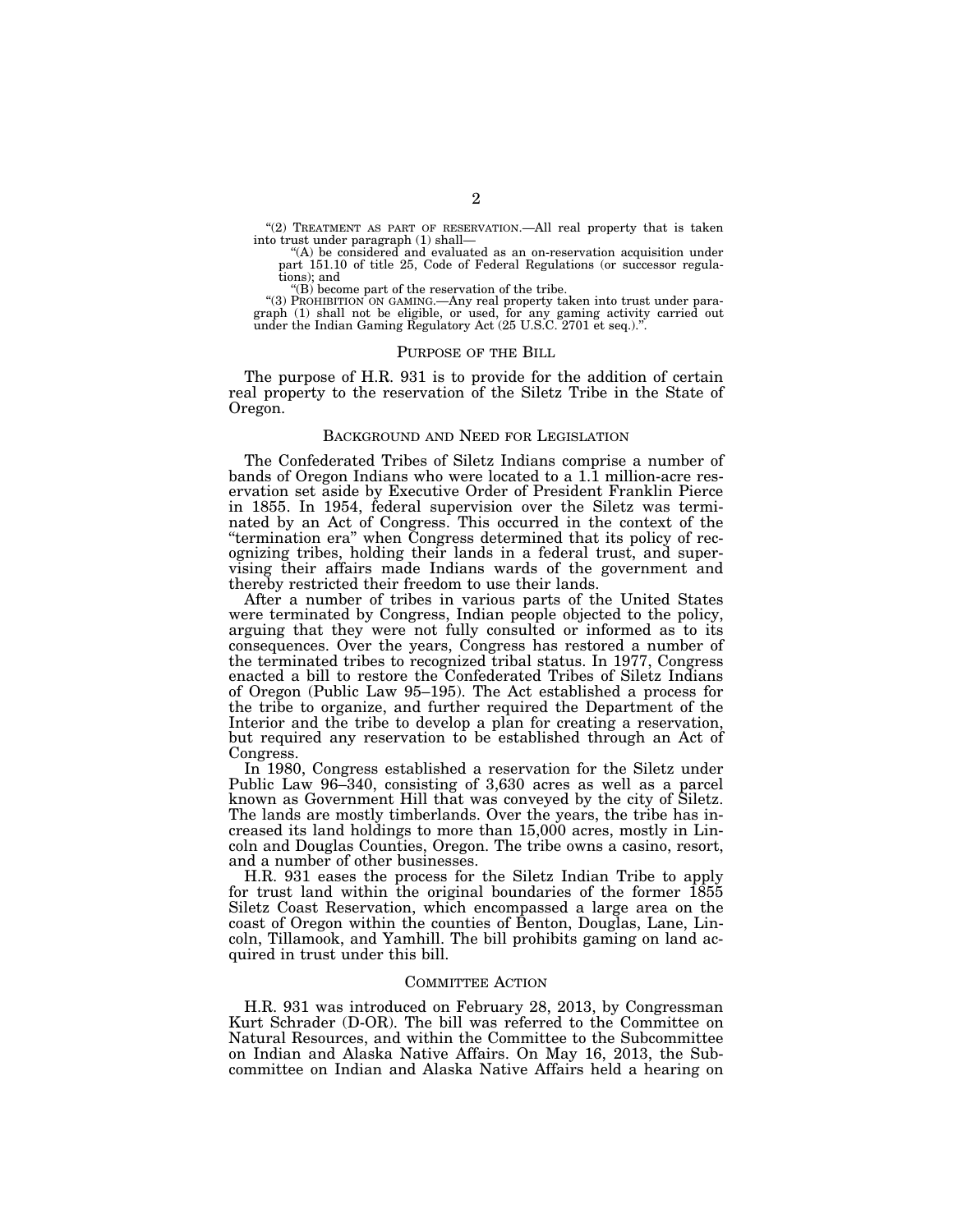the bill. On June 12, 2013, the Full Natural Resources Committee met to consider the bill. The Subcommittee on Indian and Alaska Native Affairs was discharged by unanimous consent. Congressman Peter DeFazio (D-OR) offered an amendment designated .030 to the bill; the amendment was adopted by unanimous consent. No further amendments were offered and the bill, as amended, was then adopted and ordered favorably reported to the House of Representatives by unanimous consent.

### COMMITTEE OVERSIGHT FINDINGS AND RECOMMENDATIONS

Regarding clause  $2(b)(1)$  of rule X and clause  $3(c)(1)$  of rule XIII of the Rules of the House of Representatives, the Committee on Natural Resources' oversight findings and recommendations are reflected in the body of this report.

#### COMPLIANCE WITH HOUSE RULE XIII

1. Cost of Legislation. Clause 3(d)(1) of rule XIII of the Rules of the House of Representatives requires an estimate and a comparison by the Committee of the costs which would be incurred in carrying out this bill. However, clause  $3(d)(2)(B)$  of that rule provides that this requirement does not apply when the Committee has included in its report a timely submitted cost estimate of the bill prepared by the Director of the Congressional Budget Office under section 402 of the Congressional Budget Act of 1974. Under clause 3(c)(3) of rule XIII of the Rules of the House of Representatives and section 403 of the Congressional Budget Act of 1974, the Committee has received the following cost estimate for this bill from the Director of the Congressional Budget Office:

## *H.R. 931—A bill to provide for the addition of certain real property to the reservation of the Siletz Tribe in the state of Oregon*

H.R. 931 would modify how the Secretary of the Interior evaluates land to be taken into trust for the Confederated Tribes of Siletz Indians of Oregon. Under current law, the Department of the Interior has two separate processes for evaluating potential trust land depending on whether the land is located within or outside of the recognized boundaries of the reservation. If the land is located outside of the recognized boundaries, the process requires greater scrutiny. The bill would require the Secretary to consider certain property that is considered ''off-reservation'' under current law as "on-reservation." Under the legislation, all property taken into trust would be considered part of the reservation.

Based on information provided by the Department of the Interior, CBO estimates that implementing H.R. 931 would have no significant impact on the federal budget because the cost of processing trust land applications and the cost of administering the tribes' trust lands would not change significantly. Enacting H.R. 931 would not affect direct spending or revenues; therefore, pay-asyou-go procedures do not apply.

H.R. 931 contains no intergovernmental or private-sector mandates as defined in the Unfunded Mandates Reform Act.

The CBO staff contact for this estimate is Martin von Gnechten. The estimate was approved by Theresa Gullo, Deputy Assistant Director for Budget Analysis.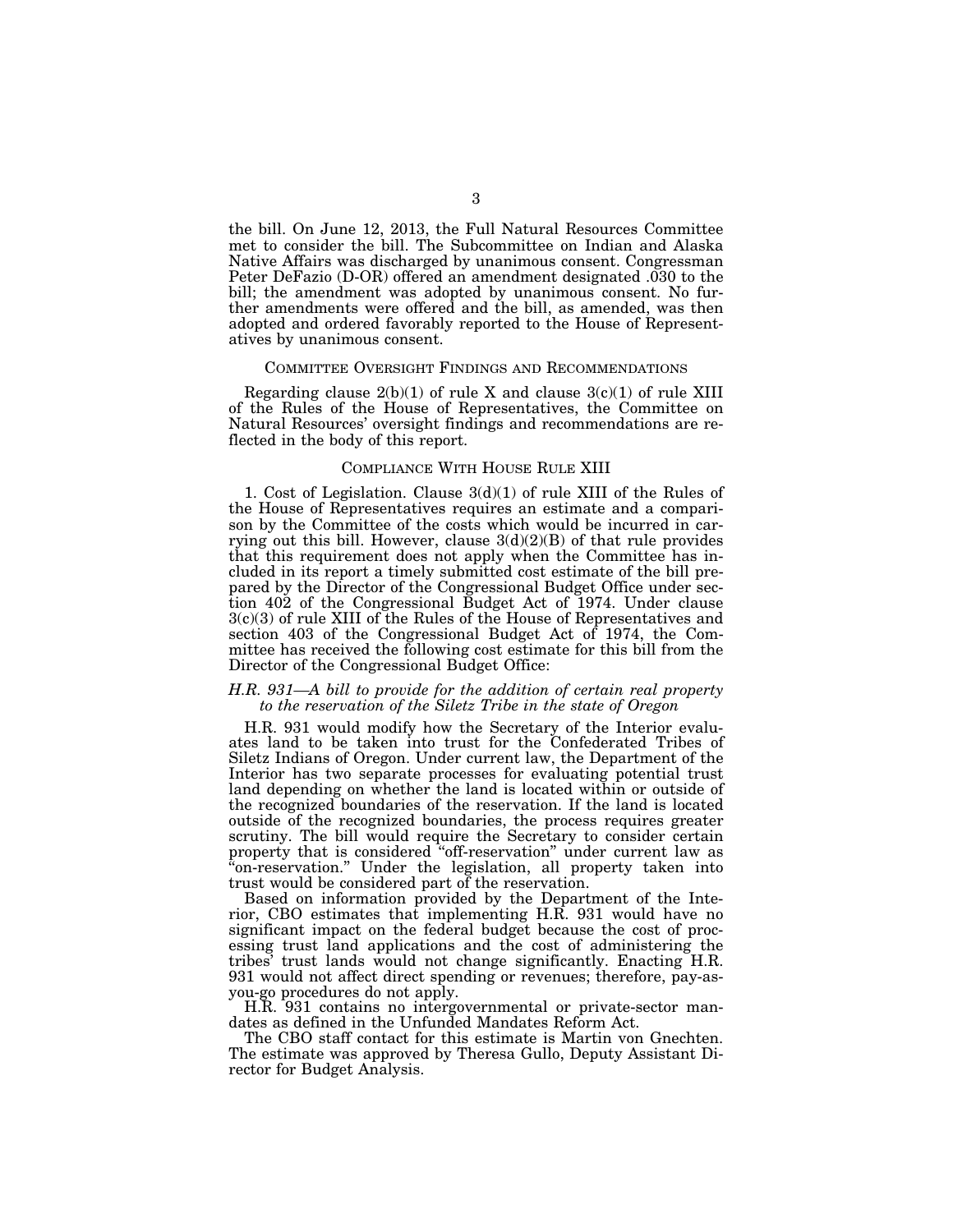2. Section 308(a) of Congressional Budget Act. As required by clause 3(c)(2) of rule XIII of the Rules of the House of Representatives and section 308(a) of the Congressional Budget Act of 1974, this bill does not contain any new budget authority, spending authority, credit authority, or an increase or decrease in revenues or tax expenditures. Based on information provided by the Department of the Interior, CBO estimates that implementing H.R. 931 would have no significant impact on the federal budget because the cost of processing trust land applications and the cost of administering the tribes' trust lands would not change significantly.

3. General Performance Goals and Objectives. As required by clause 3(c)(4) of rule XIII, the general performance goal or objective of this bill is to provide for the addition of certain real property to the reservation of the Siletz Tribe in the State of Oregon.

### EARMARK STATEMENT

This bill does not contain any Congressional earmarks, limited tax benefits, or limited tariff benefits as defined under clause 9(e),  $9(f)$ , and  $9(g)$  of rule XXI of the Rules of the House of Representatives.

## COMPLIANCE WITH PUBLIC LAW 104–4

This bill contains no unfunded mandates.

## COMPLIANCE WITH H. RES. 5

Directed Rule Making. The Chairman does not believe that this bill directs any executive branch official to conduct any specific rule-making proceedings.

Duplication of Existing Programs. This bill does not establish or reauthorize a program of the federal government known to be duplicative of another program. Such program was not included in any report from the Government Accountability Office to Congress pursuant to section 21 of Public Law 111–139 or identified in the most recent Catalog of Federal Domestic Assistance published pursuant to the Federal Program Information Act (Public Law 95–220, as amended by Public Law 98–169) as relating to other programs.

#### PREEMPTION OF STATE, LOCAL OR TRIBAL LAW

This bill is not intended to preempt any State, local or tribal law.

CHANGES IN EXISTING LAW MADE BY THE BILL, AS REPORTED

In compliance with clause 3(e) of rule XIII of the Rules of the House of Representatives, changes in existing law made by the bill, as reported, are shown as follows (new matter is printed in italic and existing law in which no change is proposed is shown in roman):

## **SILETZ TRIBE INDIAN RESTORATION ACT**

\* \* \* \* \* \* \* SEC. 7. (a) Any reservation for the tribe shall be established by an Act of Congress enacted after the enactment of this Act.

(b) Inasmuch as the reservation of the tribe has been terminated, the Secretary shall negotiate with the tribe, or with representatives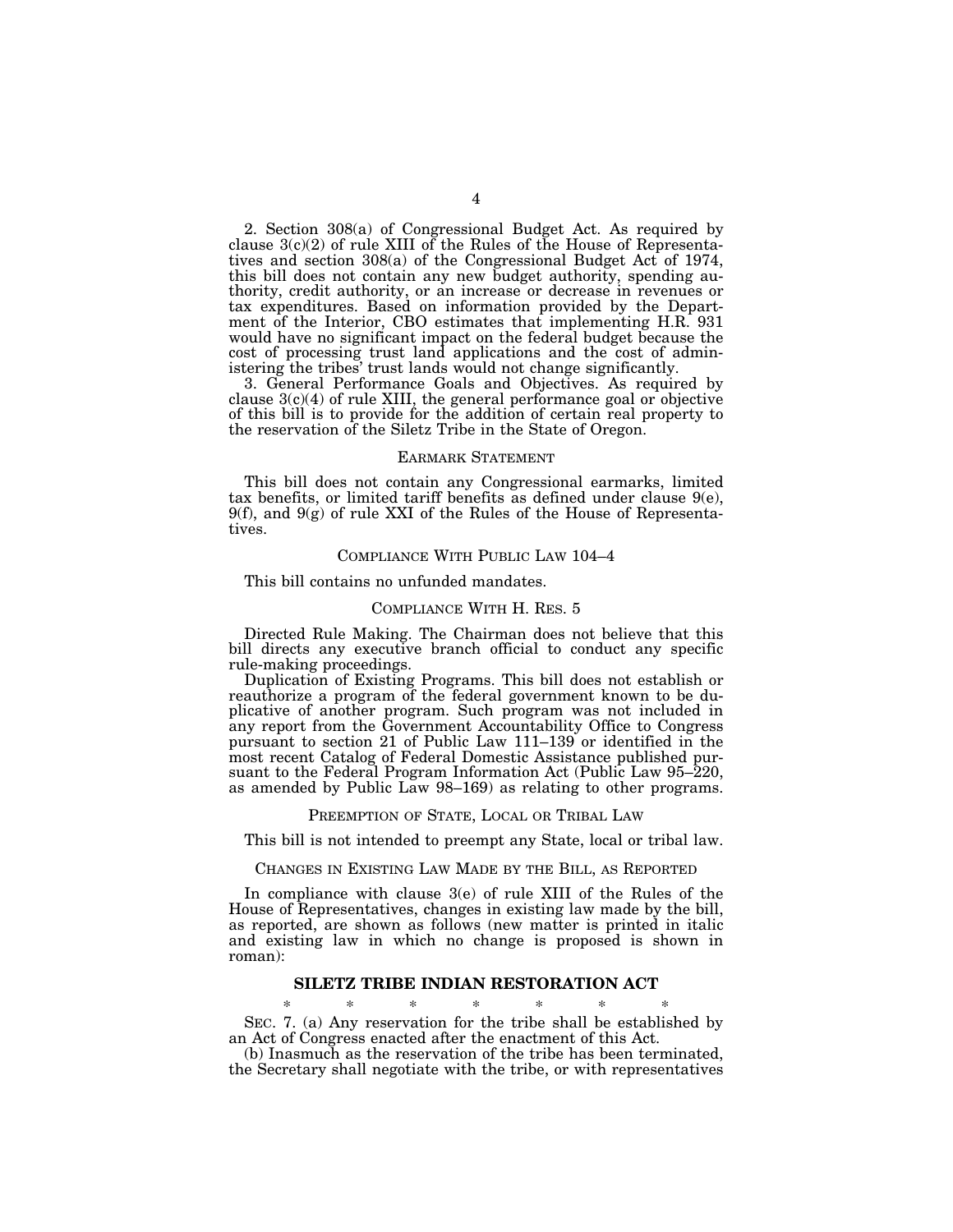of the tribe chosen by the tribe, concerning the establishment of a reservation for the tribe and shall, in accordance with subsections (c) and (d) and within two years after the date of enactment of this Act, develop a plan for the establishment of a reservation for the tribe. Upon approval of such plan by the tribal officials elected under the tribal constitution and bylaws adopted pursuant to section 6, the Secretary shall submit such plan, in the form of proposed legislation, to the Congress.

(c) To assure that legitimate State and local interests are not prejudiced by the creation of a reservation for the tribe, the Secretary, in developing a plan under subsection (b) for the establishment of a reservation, shall notify and consult with all appropriate officials of the State of Oregon, all appropriate local governmental officials in the State of Oregon and any other interested parties. Such consultation shall include the following subjects:

(1) the size and location of the reservation;

(2) the effect the establishment of the reservation would have on State and local tax revenues;

(3) the criminal and civil jurisdiction of the State of Oregon with respect to the reservation and persons on the reservation;

(4) hunting, fishing, and trapping rights of the tribe and members of the tribe, on the reservation;

(5) the provision of State and local services to the reservation and to the tribe and members of the tribe on the reservation; and

(6) the provision of Federal services to the reservation and to the tribe and members of the tribe and the provision of services by the tribe to members of the tribe.

(d) Any plan developed under this section for the establishment of a reservation for the tribe shall provide that—

(1) any real property transferred by the tribe or members of the tribe to the Secretary shall be taken in the name of the United States in trust for the benefit of the tribe and shall be the reservation for the tribe;

(2) the establishment of such a reservation will not grant or restore to the tribe or any member of the tribe any hunting, fishing, or trapping right of any nature, including any indirect or procedural right or advantage, on such reservation;

(3) the Secretary shall not accept any real property in trust for the benefit of the tribe or its members unless such real property is located within Lincoln County, State of Oregon;

(4) any real property taken in trust by the Secretary for the benefit of the tribe or its members shall be subject to all rights existing at the time such property is taken in trust, including liens, outstanding Federal, State, and local taxes, mortgages, outstanding indebtedness of any kind, easements, and all other obligations, and shall be subject to foreclosure and sale in accordance with the laws of the State of Oregon;

(5) the transfer of an real property to the Secretary in trust for the benefit of the tribe or its members shall be exempt from all Federal, State, and local taxation, and all such real property shall, as of the date of such transfer, be exempt from Federal, State, and local taxation; and

(6) the State of Oregon shall have civil and criminal jurisdiction with respect to the reservation and persons on the res-